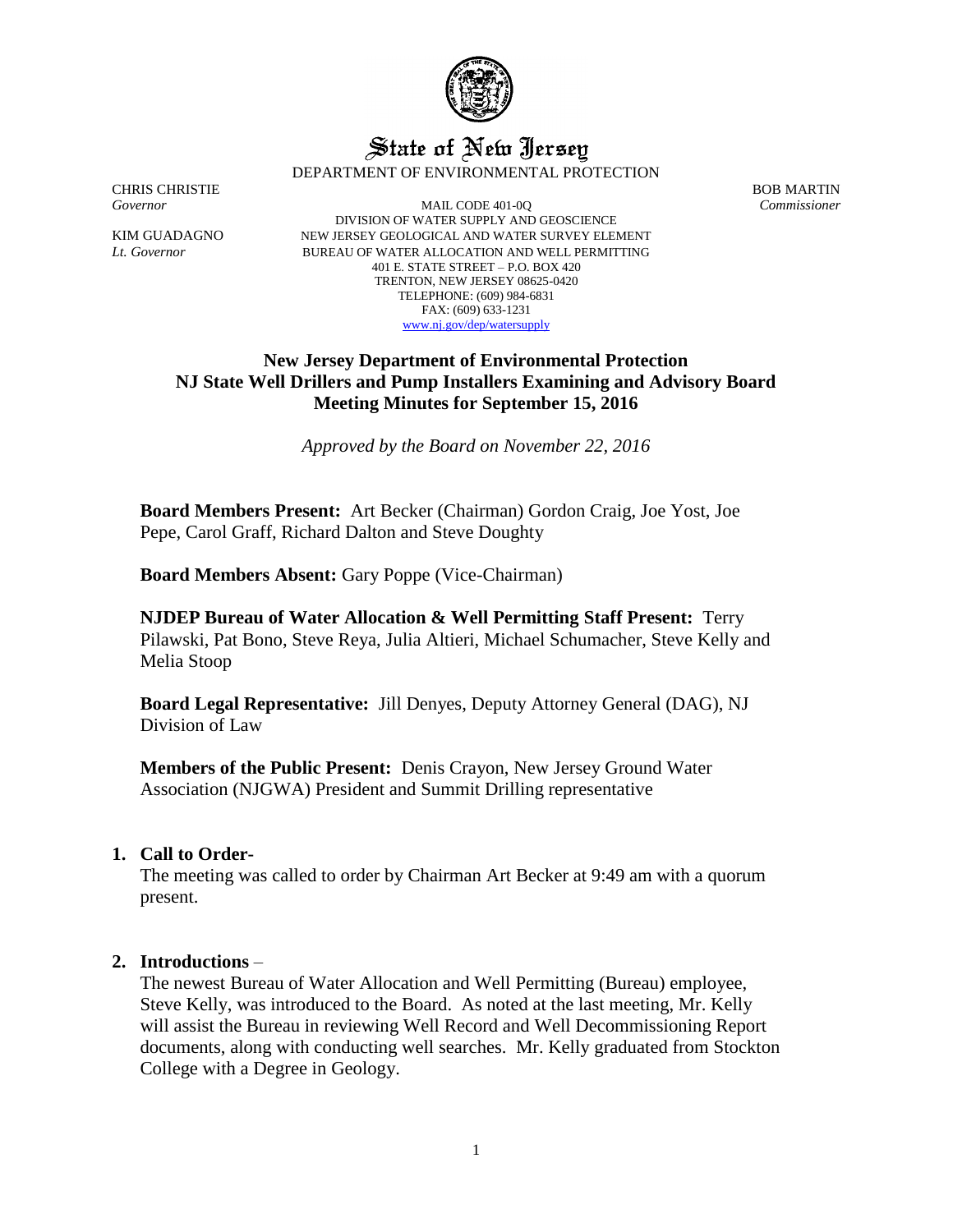## **3. Board Announcements-**

S. Doughty announced that he will be retiring from the Department and will, therefore, not be serving on the Board any longer. He anticipates that he will retire on November 1<sup>st</sup> unless drought-like conditions necessitate him staying longer to assist with related water supply issues. Chairman A. Becker thanked him for all of the hard work and insight he has brought to the Board throughout the years he has served. Mr. Doughty said he enjoyed his time working with each Board member. S. Doughty began serving on the Board in March of 2012.

## **4. Review and Certification of the Minutes for the July 21<sup>s</sup> , 2016 Meeting –**

A motion to approve the minutes without change was made by G. Craig, seconded by R. Dalton and approved unanimously.

## **5. 2017 Board Meeting Schedule –**

Board members scheduled their 2017 meeting dates as follows: **Thursday, January 26 Thursday, March 16 Thursday, May 25 Thursday, July 20 Thursday, September 21 Tuesday, November 21 All meetings will be held at the main DEP Building (401 E. State St., Trenton) in the 4th floor Large conference room.** 

The Board's two (2) conference calls will be scheduled at the next meeting. The remaining 2016 exams are scheduled for October 5 and December 7.

# **6. Review of Applicants & Approval for the October 5, 2016 Master Well Driller, Journeyman, Journeyman B, Monitoring Well Driller, Soil Borer and Pump Installers Exams –**

**Journeyman-** A motion to approve all twelve (12) listed exam applicants was made by J. Yost, seconded by S. Doughty and approved unanimously.

**Journeyman B-** A motion to approve the sole listed exam applicant was made by J. Yost, seconded by Joe Pepe and approved unanimously.

**Monitoring–** A motion to approve all twenty-one (21) listed exam applicants was made by R. Dalton, seconded by J. Yost and approved unanimously.

**Soil Borer**– A motion to approve the eight (8) listed exam applicants was made by G. Craig, seconded by C. Graff and approved unanimously.

**Pump Installer** – A motion to approve all five  $(5)$  of the listed exam applicants was made by G. Craig, seconded by J. Pepe and approved unanimously.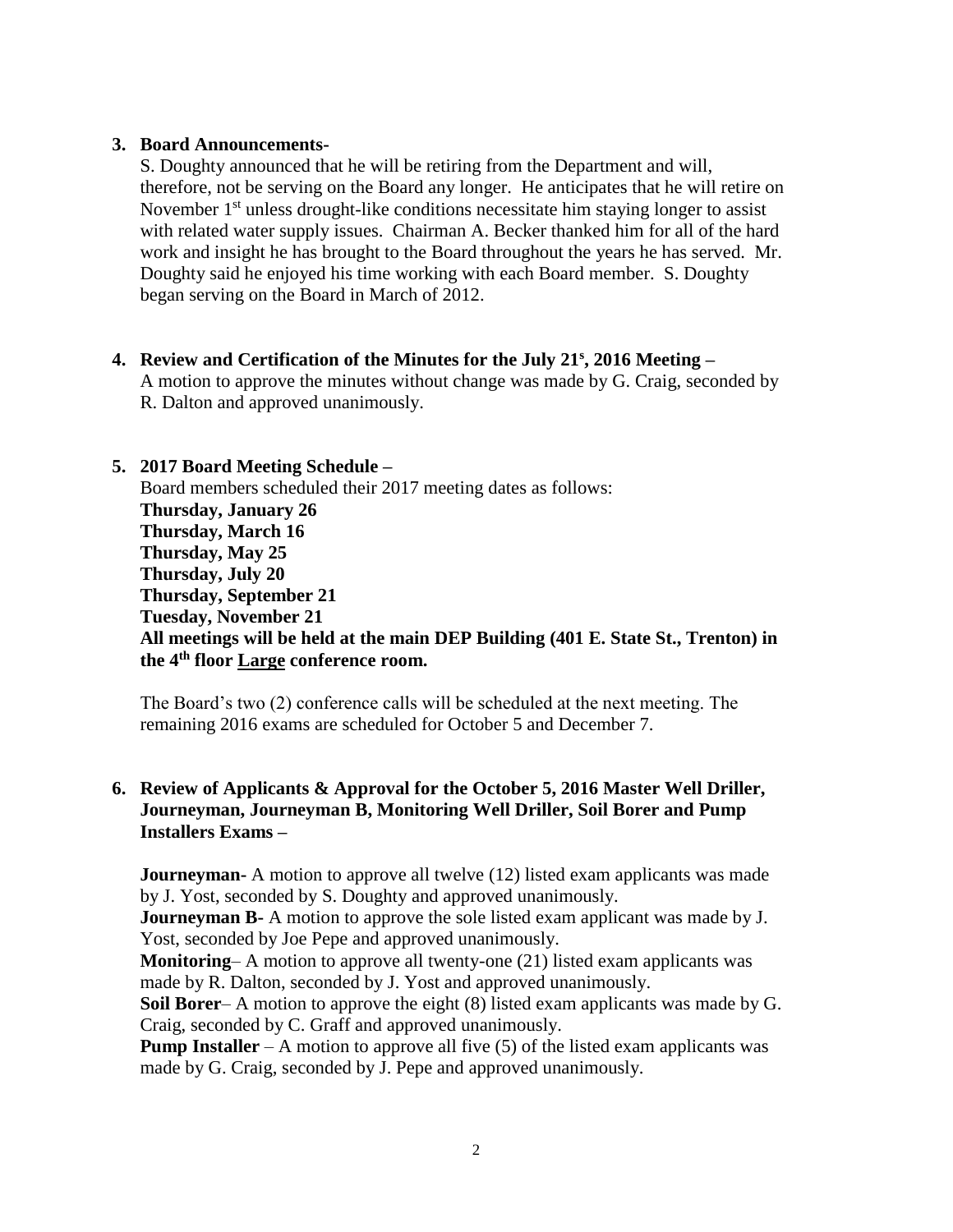It was noted that there were no applicants for the **Master Well Driller** exam. Further, it was mentioned that 47 exam applications were approved for the October exam, which is the highest number of applicants to be scheduled for one exam date in many years.

### **7. GeoPro Geothermal Grout Field Demo** –

A field demonstration of GeoPro's Power TECx geothermal grout will be held on September  $27<sup>th</sup>$ , said S. Reya. Two (2) different mixtures containing bentonite and Power TECx thermal enhancement compound will be mixed and pumped into geothermal wells currently being drilled at a site in Cumberland Co. Board members G. Craig, R. Dalton and S. Doughty have volunteered to attend and determine if the products can be adequately mixed and pumped into the bores in accordance with manufacturer specifications. Samples of the products from both the grout mixer hopper and borehole "return" will be obtained from an onsite GeoPro representative and sent to an independent lab for permeability testing in accordance with ASTM method D5084. S. Reya will email the site information and specific time of the demo to the three (3) Board volunteers in the next few days.

## **8. Response to the Complaint Letter Regarding Geotechnical Soil Borings from Rod Simon, PE** –

Following up on an issue from two (2) previous meetings, the Board continued discussion of a March 7, 2016 letter from Mr. Rod Simon, PE from Simon Engineering. The letter, which alleged improper methodology (utilizing continuous flight augers) to conduct soil borings for geotechnical engineering, had been discussed at the Board's May 26 and July 21, 2016 meetings. P. Bono noted that the draft response for Chairman A. Becker's signature reads "While the Subsurface & Percolating Waters Act, N.J.S.A. 58:4A-4.1 et seq. and Well Permitting regulations, N.J.A.C. 7:9D et seq. establish permitting, construction, and decommissioning requirements for soil borings performed in the State, neither the Act nor the regulations specify which methods are required for the collection of borings in any given situation. Borings are collected throughout the state for a wide number of applications, and the Board is not charged with the enforcement or oversight of regulations that are considered the purview of other state or federal agencies regarding environmental sampling or construction codes. The incidents that you describe do not appear to constitute a violation of N.J.A.C. 7:9D, and therefore would not fall within the Board's prescribed authority." Board members all agreed that the reported activity does not fall within the purview of the Board and the letter should be sent out as currently written. A. Becker will sign the letter following the meeting.

### **9. Recent Bureau Projects-**

S. Reya described a couple recent projects currently in progress within the Division. One involves an observation well, expected to be over 800 ft. deep to be drilled in Lower Twp., Cape May County. Data obtained from this deep observation well will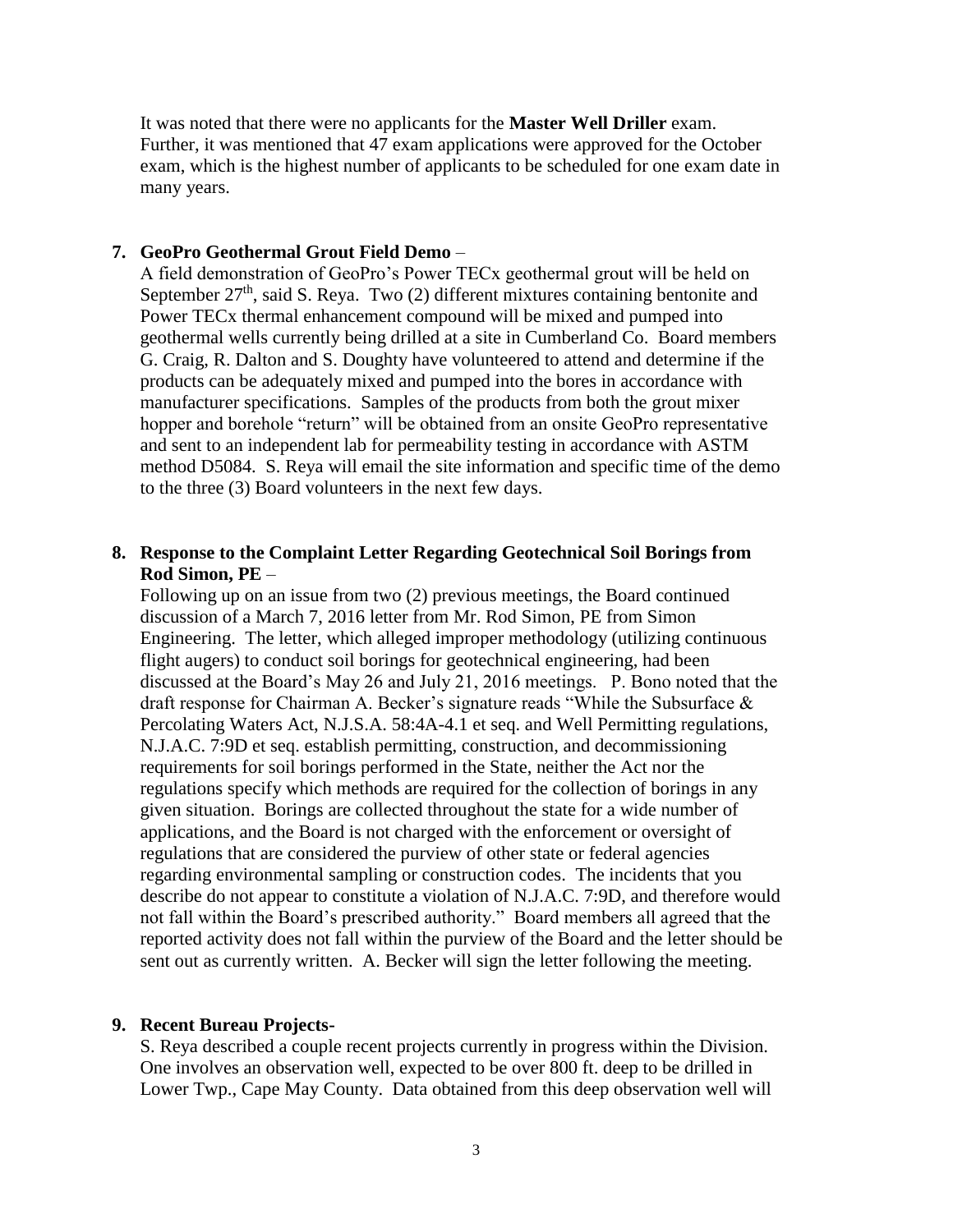be utilized by multiple water systems in Cape May to assess saltwater intrusion with the Kirkwood Atlantic City 800-ft. sands aquifer utilized for public water supply within the region. The well will be strategically located to allow monitoring of water quality trends (chloride and sodium levels) as an early indicator before impacts are observed at the supply wells. It is expected that Well Permitting, Water Allocation and Geologic & Water Survey staff will be onsite for different phases of the drilling and well installation to ensure that the well is screened in the appropriate formation and properly constructed.

A second project involves locating and decommissioning five (5) wells drilled around 1918-1919 for potable water supply of a former village used to house WWI munitions plant workers. Well

Permitting has been working with NJDEP Green Acres staff with the review of historic plans and files to ascertain the well locations for the "lost" wells believed to be in a heavily wooded area of a large parcel of land in Atlantic County. File reviews and field work to locate the wells has been ongoing for over a year. Recently, a drilling contractor was brought in to perform ground penetrating radar (GPR) to locate and subsequently decommission the wells in accordance with N.J.A.C. 7:9D. The wells, which must be drilled out and cleared to the original listed depths, must be decommissioned before Green Acres can acquire the property, which spans over 600 acres. S. Reya expects the well sealing activities to commence within the next few weeks.

#### **10. Drought Status Update by Steve Doughty –**

S. Doughty briefed the Board regarding drought conditions and the impact on the State's water supplies. Rainfall, stream flows and shallow ground water levels remain well below long-term average levels for this time of year. Reservoir storage in key systems also is below long-term averages and the rate of depletion in many reservoirs is higher than expected for late September. This is due to unseasonably warm weather and continued high water demands.

On July 25, 2016, the NJDEP issued a Drought Watch for 12 northern NJ counties that make up the Northeast, Northwest, and Central drinking water supply (drought) regions. The purpose of a Drought Watch is to raise public awareness, formally alert water suppliers in the affected regions, and seek voluntary cooperation to conserve water. The goal is to moderate demand and preserve existing supplies in case dry conditions persist.

Mr. Doughty mentioned that, should dry conditions continue, a Drought Warning designation may become necessary. A Warning is a non-emergency, supply-side response by the NJDEP to preserve and balance existing water supplies within affected regions. Typically this involves modifying regulated stream passing flows, ordering water transfers and other related measures. The objective under a Warning is to avert or lessen the impact of an impending water emergency by balancing supplies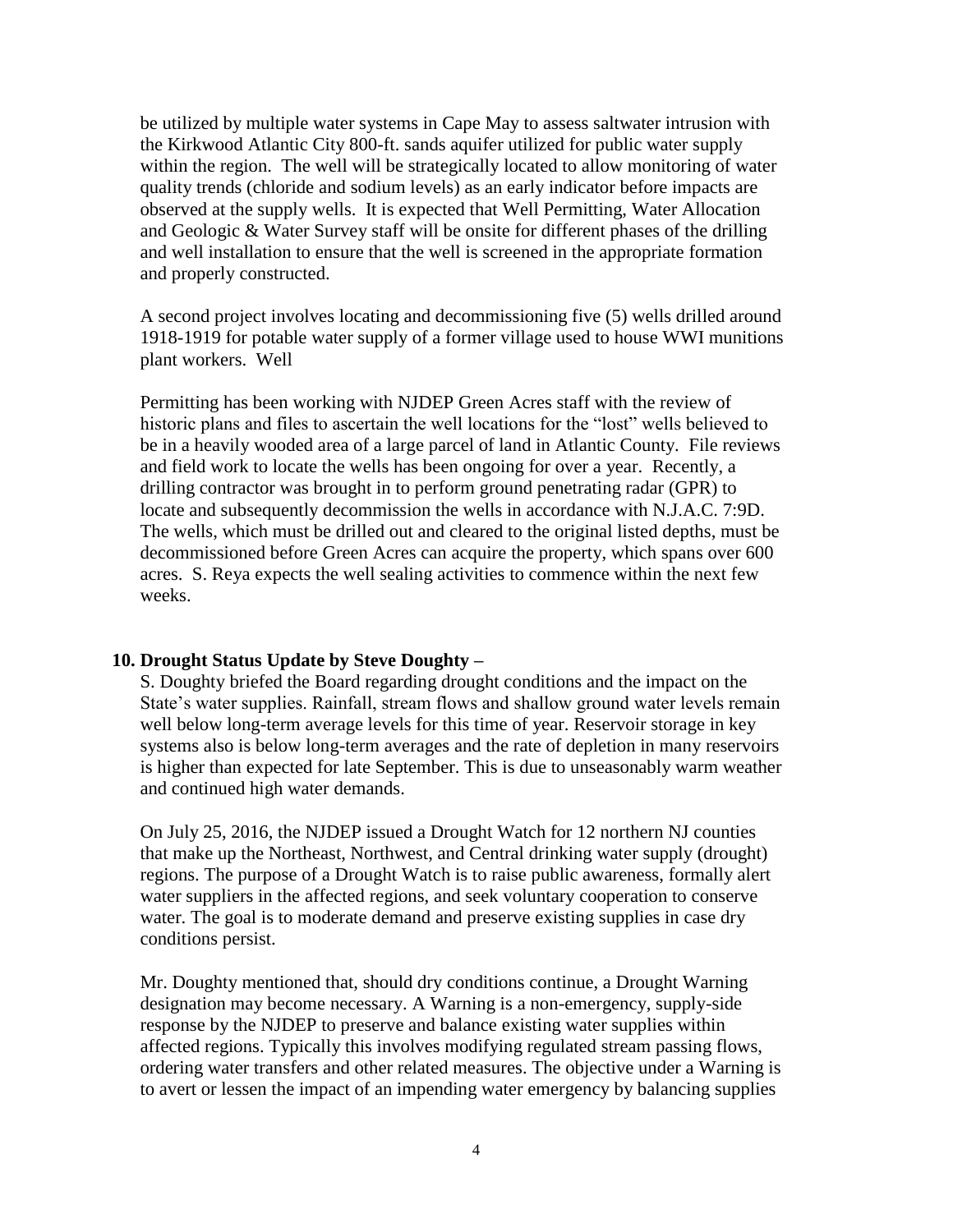between systems/regions in surplus and deficit. Prior to ordering any actions under a Drought Warning, the NJDEP must first hold a public hearing. Although a specific date has not yet been set, an announcement could be made in the coming weeks to provide public notice of a hearing to be held sometime in October.

# **11. Water Allocation & Well Permitting Enforcement and Field Work Activities –**

A summary of Well Permitting Program's enforcement and field activities over the past eight (8) weeks was presented by Julia Altieri.

# **A) Unsettled Violations-**

On August 22, 2016, the Bureau received and approved a modified Domestic well permit to allow a NJ licensed well driller to properly reconstruct the unpermitted, improperly constructed 200 foot well in Hope Twp., Warren County that was left incomplete by a Pennsylvania-based well drilling company. The licensed driller will be required to ream out the remnants of the existing well and re-install at least 120 feet of 6" steel casing to account for not meeting the minimum distance requirement between the well and existing septic field. Bureau staff intend on witnessing the reconstruction of this well which is expected to be completed in the next few weeks.

# **B) Outstanding Well Records and Decommissioning Reports-**

Two (2) well drilling companies were contacted in July and August regarding their failure to submit outstanding well records owed to the Bureau from the years 2000 to 2015. The total number of paper well decommissioning reports received and processed continues to decline with the Bureau averaging 40 paper decommissioning reports per month.

# **C) Field Work-**

Well Permitting Section staff performed ten (10) field inspections during the past eight (8) weeks. Staff conducted various field inspections of abandoned well sites, witnessed local monitor well drilling and specialized well decommissioning activities. Bureau staff spent several field days gathering compliance evidence of suspected well drilling violations against well drillers suspected of violating the well construction regulations mostly alleged grouting violations.

# **D) New Compliance Investigations—**

The Bureau is currently investigating an incident where a New Jersey Journeyman licensed well driller and his company are suspected of improperly decommissioning a 65 foot irrigation well, specifically, by not using the correct method and amount of bentonite grout as per the regulations to fill the open casing. The Bureau was alerted, when a second licensed NJ well driller contacted the Bureau for approval of an alternate decommissioning method of a 65 foot irrigation well that had been uncovered during road work excavations. According to the second driller, the uncovered well also had a pump stuck in it that could not be removed, and it appeared that someone had improperly sealed the well based the presence of dry Hole Plug (bentonite chips) at the top of the well to only approximately one foot below the top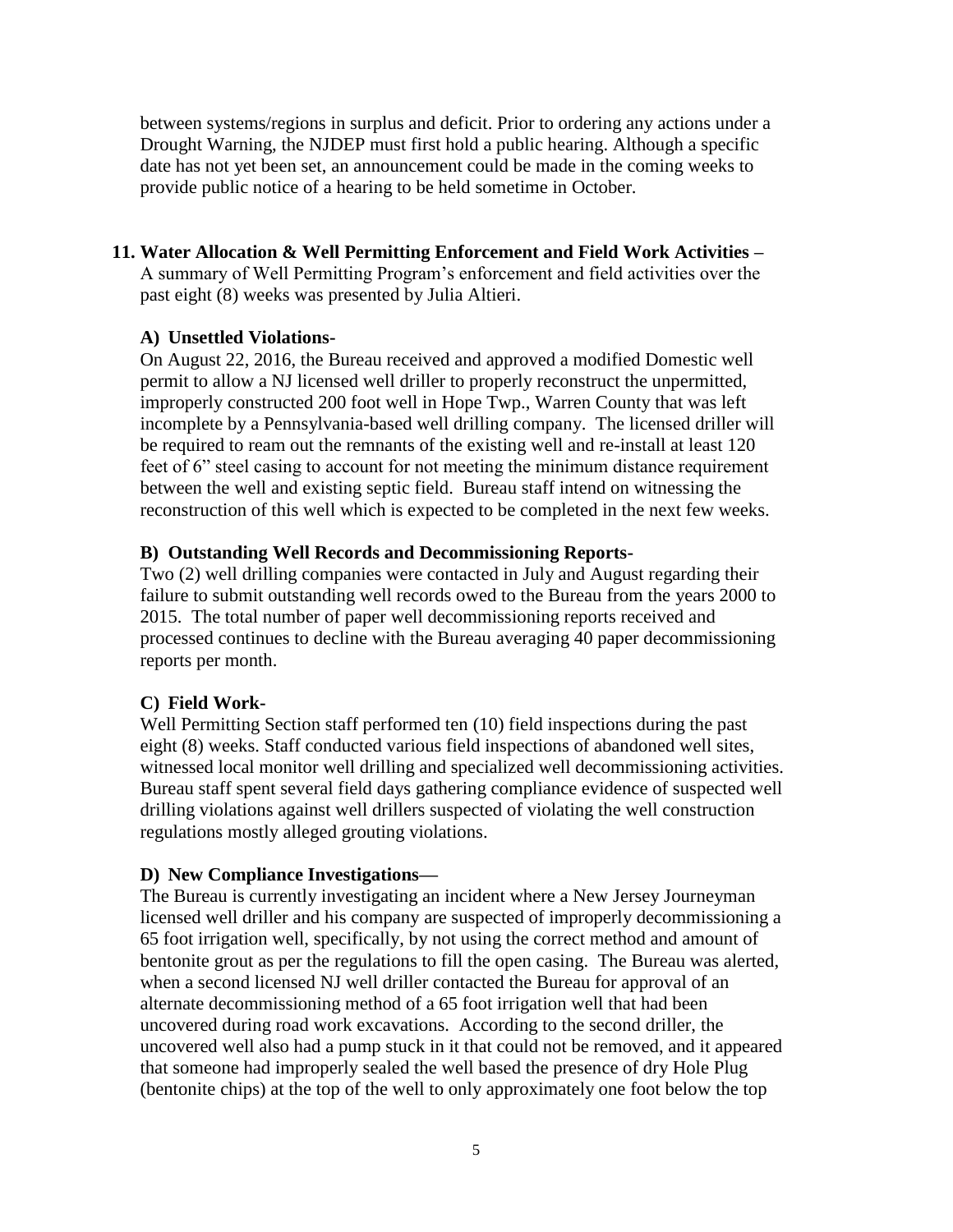of the well casing, above the cut off water line. Bureau staff field inspected the site and collected additional information verifying the current state of the well. A review of Bureau files revealed that a completed, conforming well decommissioning report for the same well was already on file with the Bureau.

During the same time, a second case of alleged, improper well construction involving the same New Jersey Journeyman licensed well referenced above and his company was reported to the Bureau. The property owner alleged that the licensed NJ well driller used a small amount of grout material to seal the annular space of the well of his new irrigation well. Bureau staff inspected the well at this property and confirmed that the well appeared to have very little grout surrounding the annular space. Notices of Non-Compliance were sent by the Bureau to the licensed driller and his company for suspected violations of the well rules for improper well decommissioning and well construction. The driller responded with notarized statements and field logs documenting that wells in question were properly decommissioned and constructed with ample amounts of grouting material in accordance with N.J.A.C. 7:9D et sq. Further investigation of the issues of alleged non-compliance by the Bureau and Central Region Enforcement is pending.

#### **12. NJDEP Program Updates (**Status of the Revisions to N.J.A.C. 7:9D)**-**

T. Pilawski stated that four (4) meetings have been scheduled to work on the Draft Well Rules. In the coming weeks she will be meeting with Kristen Tedesco, Chelsea DuBrul and Kati Angarone of the Division of Water Supply & Geoscience. Additionally, Sue Savoca and Jill Denyes, Deputy Attorney Generals from the NJ Division of Law, will be in attendance to finalize the rule language prior to sending the latest draft to the Governor's office.

#### **13. Revised Total Coliform Rule (RTCR)-**

J. Pepe raised a potential issue he recently observed in the pump industry: licensed pump installers and well drillers are being asked to complete RTCR Level 2 assessment forms without sufficient knowledge or training. Mr. Pepe noted that there seems to be an inaccurate assumption by NJDEP staff within the Bureau of Water Systems Engineering Compliance Assistance unit that all NJ licensed pump installers and well drillers have sufficient knowledge and training to adequately complete the forms required by the Department. He noted that pump installers are trained in the maintenance, diagnostic, installation and repair practices with regard to well pumps and are not exposed to or trained to diagnose water quality issues related to bacterial contamination. Sections of the RTCR Level 2 assessment form that pump installers are being asked to certify contain lab sampling data for the water quality, which he believes is not within the domain of a licensed pump installer or driller. Also, the form lists information on the water treatment system operation, which he believes would be completely unknown to a pump installer or driller as their inspection of the water system would be limited to a specific date. It would be near impossible for